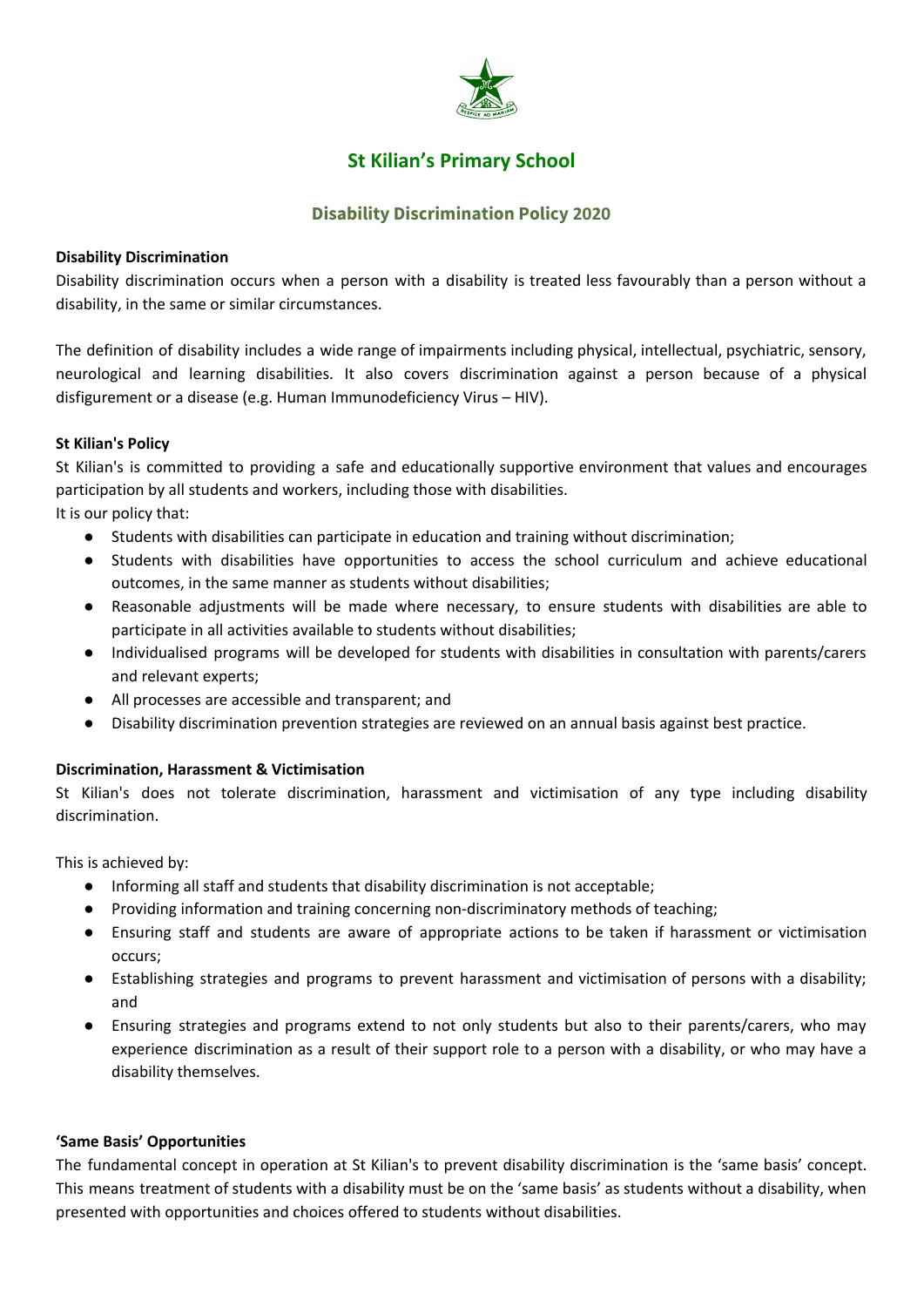#### **Reasonable Adjustments**

St Kilian's will provide reasonable adjustments upon consultation with the prospective student with a disability and their parents/carers to assist the student undertake education offered.

Whether an adjustment is reasonable will depend on balancing the student's learning needs with the interests of all parties affected, including those of the student with a disability, the school, staff and other students.

Depending on the needs of the student, adjustments may include modifications to school facilities, procedures and resources.

Modifications to enable student access to school facilities and participate in everyday school life include adjustments to toilets, ramps, safety railings, the gymnasium, computer rooms and laboratories to ensure students with disabilities can access these facilities safely.

St Kilian's is not required to provide adjustments where doing so would cause unjustifiable hardship to the school.

All processes for adjustments within the school, including review and grievance procedures, will be transparent. All decisions will be made in a timely way that optimises the student's participation in education and training.

Unjustifiable hardship is determined via an individual assessment of the prospective student's needs balanced with the costs associated with additional staffing, the provision of special resources or modifications and health and safety and duty of care requirements.

### **Disability Information**

Information obtained in relation to the student's disability will remain confidential and will only be disclosed for the purposes of making adjustments or in accordance with a lawful requirement.

#### **Complaints**

Complaints of unlawful discrimination should be made to the school.

Complaints will be properly and effectively dealt with using the school's complaint procedures, including conciliation in the first instance.

#### **Workers' Responsibility**

All workers must follow the guidelines as set out in this policy.

#### **Implementation**

This policy is implemented through a combination of:

- Staff training to equip staff with knowledge, skills and understanding to enable students with disabilities to participate in the full range of educational programmes or services, on the same basis and to the same extent as students without disabilities;
- Student and parent/carer education and information;
- Effective management of the enrolment and accommodation of students with disabilities;
- The development of an 'anti-discriminatory' culture within the school community;
- The development of a culture that maintains the disabled student's dignity and privacy;
- The establishment of processes for ongoing evaluation, monitoring and review of the effectiveness of the management of students with disabilities;
- Effective communication and incident notification procedures;
- Effective record keeping procedures; and
- Initiation of corrective actions where necessary.